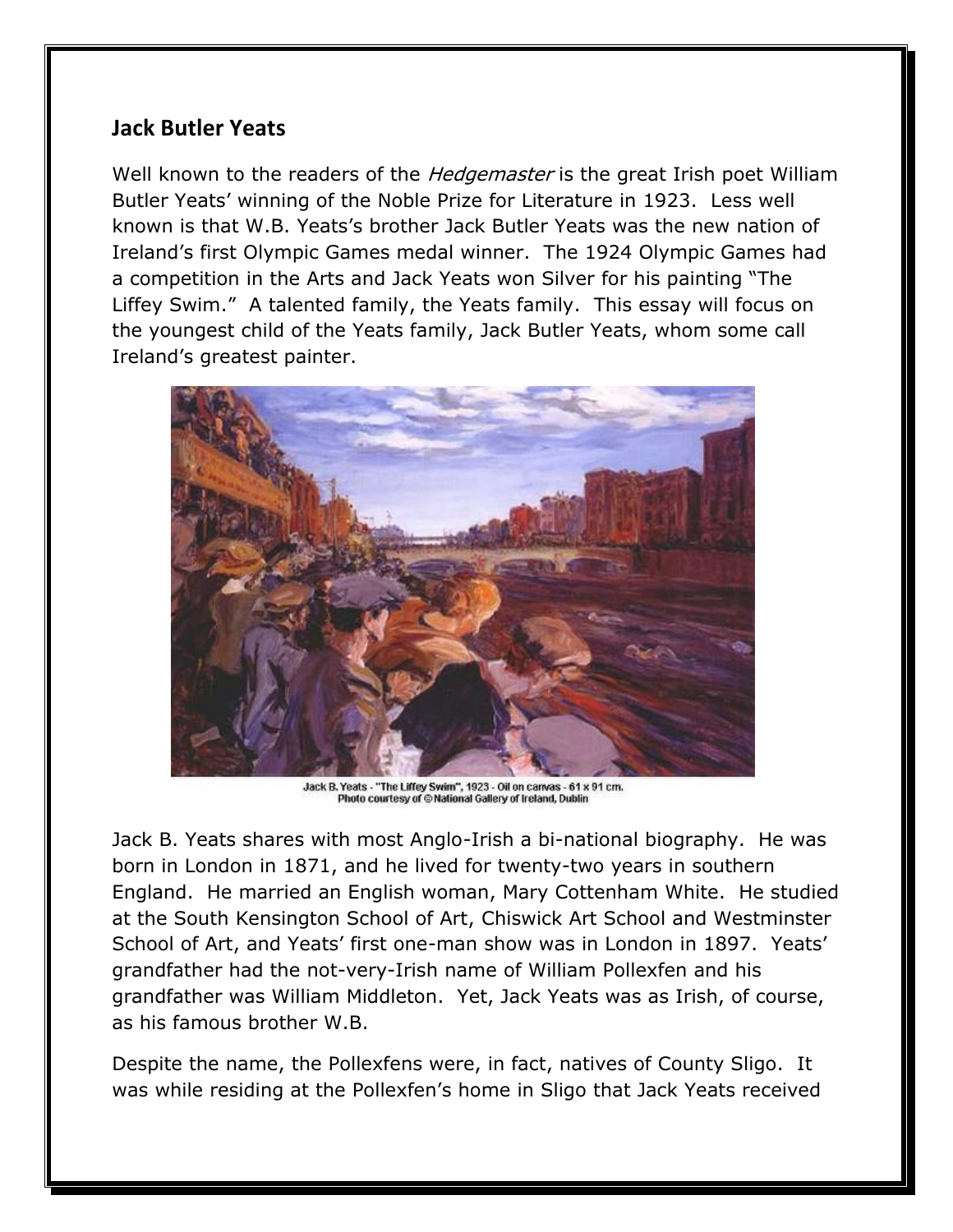his education from the years 1879 to 1887. In Jack Yeats's heart and artistic soul, Sligo was his home: "Sligo was my school and the sky above." His father John Yeats said of his son: "He is ever careful to preserve a certain roll and lurch in his gait, that being the mark of the Sligo man." Like many Anglo-Irish families, the Yeats family had a presence in both Ireland and England. The Yeats's Irish roots go back to Sligo as far as the 18<sup>th</sup> century, but there was always an English component in the family history. For example, although Ireland was the birth place of brother William the poet (Dublin) and sister Susan (Sligo), London was the birth place of Jack and two other children where their father John Yeats was studying art.

The rich visual environment of the Sligo of his childhood underpinned Jack's early art work. The ships in harbor, pony carts, fairs, circuses, sporting events and country people were the subjects of the developing artist. His

biographer Hilary Pyle says of Yeats's Sligo youth: "It was left to the Sligo artist to recreate the spirit and the customs and culture in the West of Ireland in his drawings." Jack saw, too, in his years in Sligo his grandmother painting in watercolor.

When he returned to London to live with his family in 1887, Jack Yeats began his formal training as an artist. His father was well established as a prominent portrait painter at that time, and Jack would in time supersede his father's acclaim in the estimation of many art critics. Jack, as young as he was, and his brother William and his sister were expected to supplement the family



income. Although not struggling artists, the Yeats family none-the-less was not wealthy. Jack's contribution to the family was his income from illustrations. He was published in *Punch*, where he regularly appeared from 1910 to 1941, the Manchester Guardian, The Sketch, and did illustrations for books. He loved to draw Buffalo Bill and scenes from entertainments, like circuses, horse races, and boxing matches and he even produced a cartoon strip of Sherlock Holmes. Jack Yeats's skills as an illustrator were supplemented by his literary skills which he used as editor and illustrator of several monthly magazines. Technology, at the turn-of-the-century being photography put many illustrators out of work. Fortunately, Jack Yeats had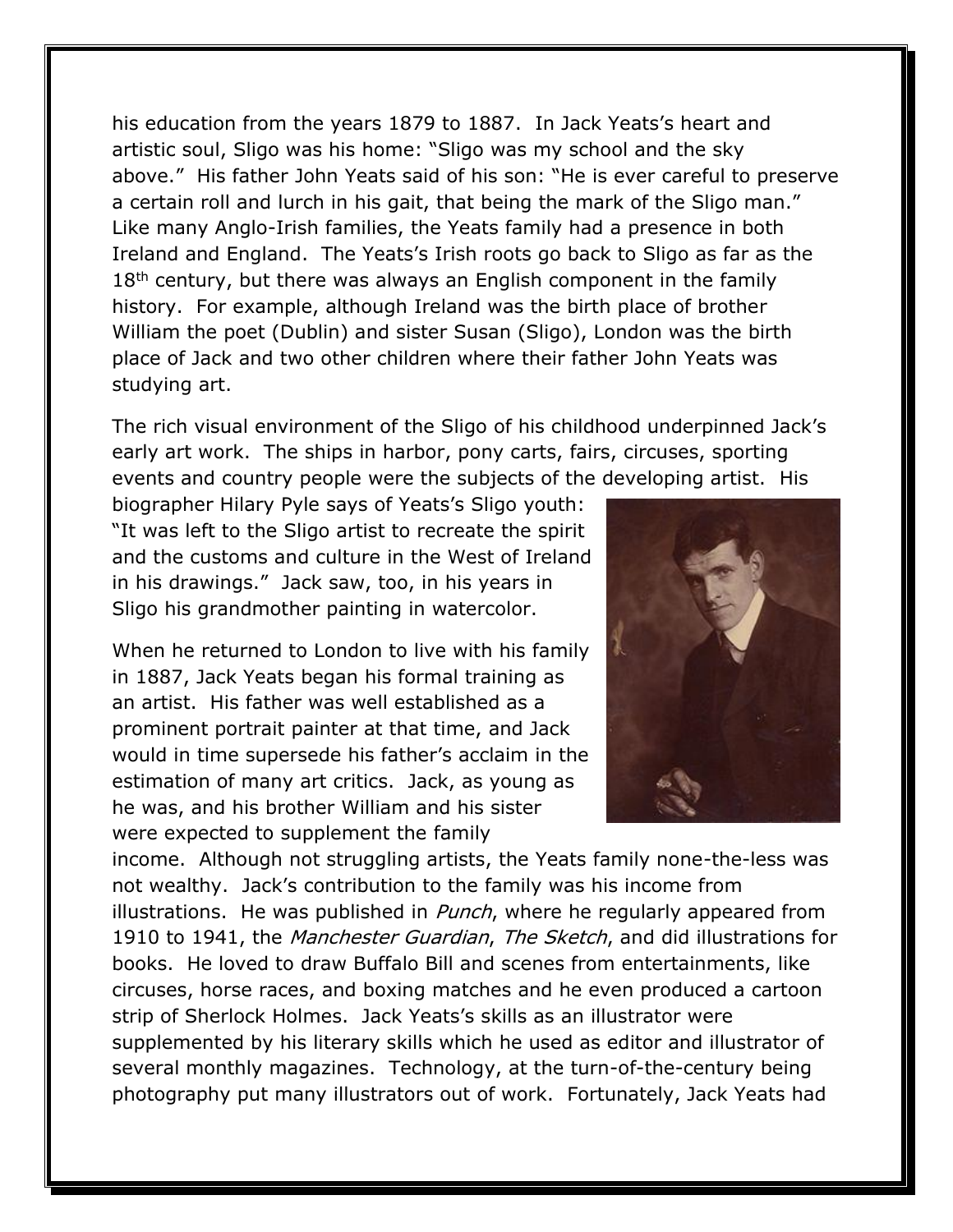already begun his career as a watercolor artist. For example, his watercolor *Strand Races, West of Ireland* hung in the Royal Hibernian Academy in 1895.

The story of Jack Yeats's marriage plans illustrates his practical side. When he got engaged to Mary Cottenham White (Cottie) in 1891, he worked day and night on illustrations for any kind of journal which would buy his work so that he could save to buy a home for his bride. It took him three intense



years to buy the house, and then he got married in August 1894. Jack and Cottie did not have any children. He and his wife lived in England, with frequent trip to Ireland, as was the Anglo-Irish way, until his return to permanent residence in Ireland in 1910.

In 1897 he opened his first one-man show of watercolors in the Clifford Galleries in London. These paintings are a product of his years in residence in England, but the subjects came from his Sligo years. His brother W.B. suggested that the exhibit could be called "Sketches of Life in the West Country." During his years as a watercolorist, Jack Yeats mined the memory of his youth in Sligo. He painted boxing matches, race meetings, fishermen, ballad

singers, pig buyers, shop keepers, and the rest of the world he observed as a boy. From the success of his first one-man show, Jack Yeats kept his basic show together under the name "Life in the West of Ireland," adding and subtracting paintings. This exhibition was displayed in London and Dublin seventeen times until his move to Ireland in 1910. Although he attracted the attention of Lady Gregory and sold a painting to Patrick Pearse, Jack Yeats was not a popular artist until his later years. Fortunately, at this time he acquired an American patron, John Quinn, a collector who bought many of Yeats's paintings.

Jack and Cottie Yeats took up residence in Ireland at a time when the country was on the verge of its independence. Jack had a native attraction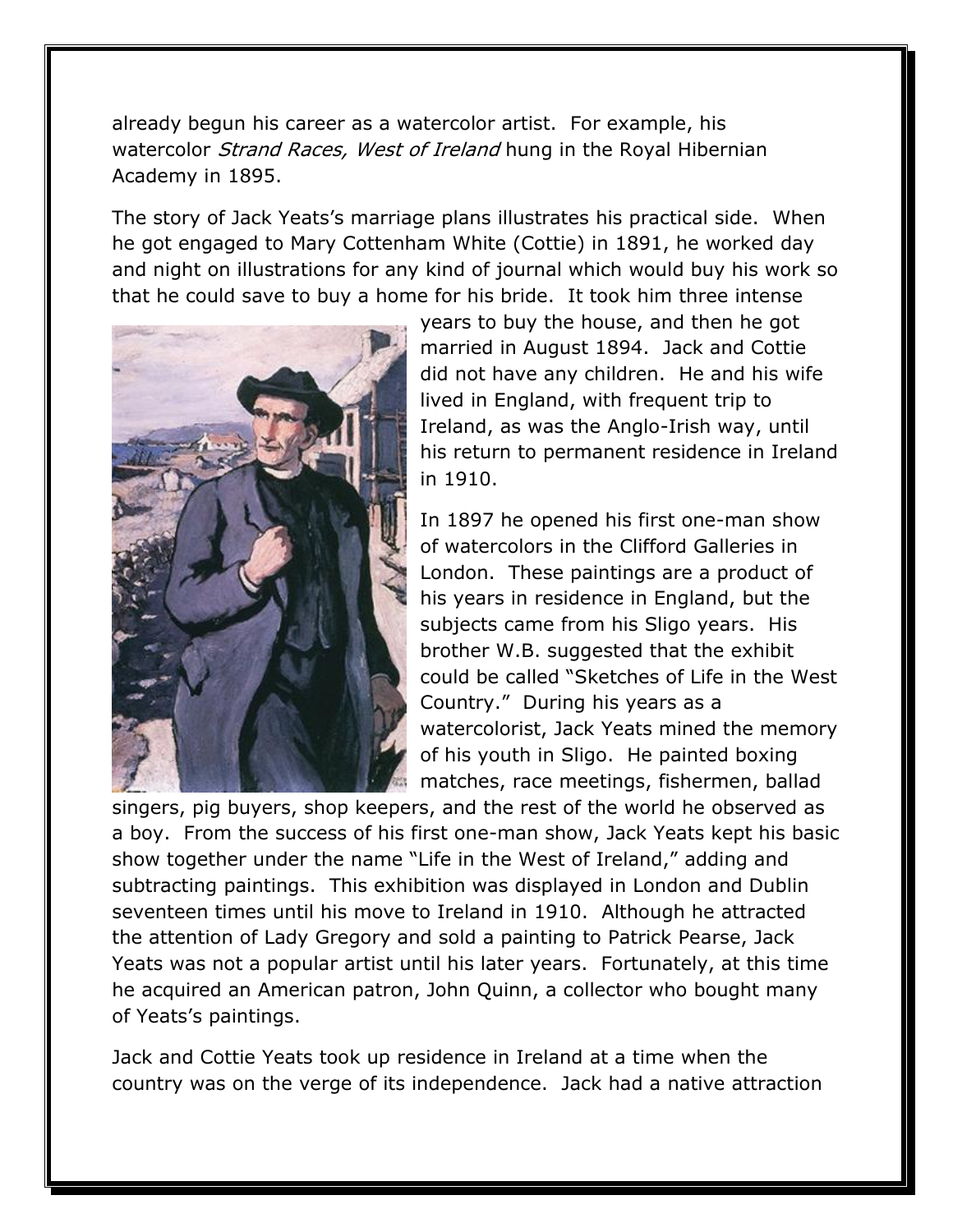to the heroism of rebels. In 1898, he attended the centenary celebration of the Rising of 1798 at Carrignagat where he experienced his first stirrings of nationalism, and he went to the lying in state of O'Donovan Rossa in 1915. As an artist, he painted Robert Emmet in watercolor and the funeral of Harry Boland and Wolfe Tone's grave in oils. Patrick Pearse is the inspiration of his painting The Orator. Jack even took up the task of learning Irish. He subscribed to the slogan *Tir gan teanga tir anam* ("A country without a language is a country without a soul.") Jack Yeats admired the men of action, but he remained passive. He was not keen on the Sinn Féiners, but he believed in the Sinn Féin ideal. In that way he was different from his brother William who supported the Free Staters and even served as a Senator in the Free State government.

By the time that Jack Yeats took up permanent residence in Ireland (1910), he was principally a painter in oils. James White points out in his introduction to Jack B. Yeats: Drawings and Paintings that Yeats was not

influenced by the art movements of his lifetime, such as the Pre-Raphaelites, impressionism, and cubism. He stayed within the world he knew, Sligo being his greatest influence. Yeats was prominent enough as a painter internationally to be invited to the legendary Armory Show held in New York City in 1913. The art critic Alexander J. Finberg saw the Sligo/Irish influence in Yeats' work: "The people Mr. Yeats is interested in are a rough, hard-bitten, unshaven, and generally disreputable lot of men. His broken-down actors practicing fencing, his *Circus Dwarf*... are subjects no



other artist would have chosen to paint." Whether Finberg meant his comment as criticism or praise, Jack Yeats would have agreed that the people and scenes he painted were genuine images from a place and time close to his heart.

John Millington Synge was an important influence on Jack Yeats' growing nationalism. He accompanied Synge to the Aran Islands, Connemara and North Mayo in 1905. For the first time, Yeats was immersed in the Irishspeaking areas and the most poverty stricken districts of Ireland. The "rough" people he met are the ones in his paintings at the Armory show. Synge wrote about their visit for the Manchester Guardian and Yeats illustrated the articles. He also illustrated Singe's books on the West, The